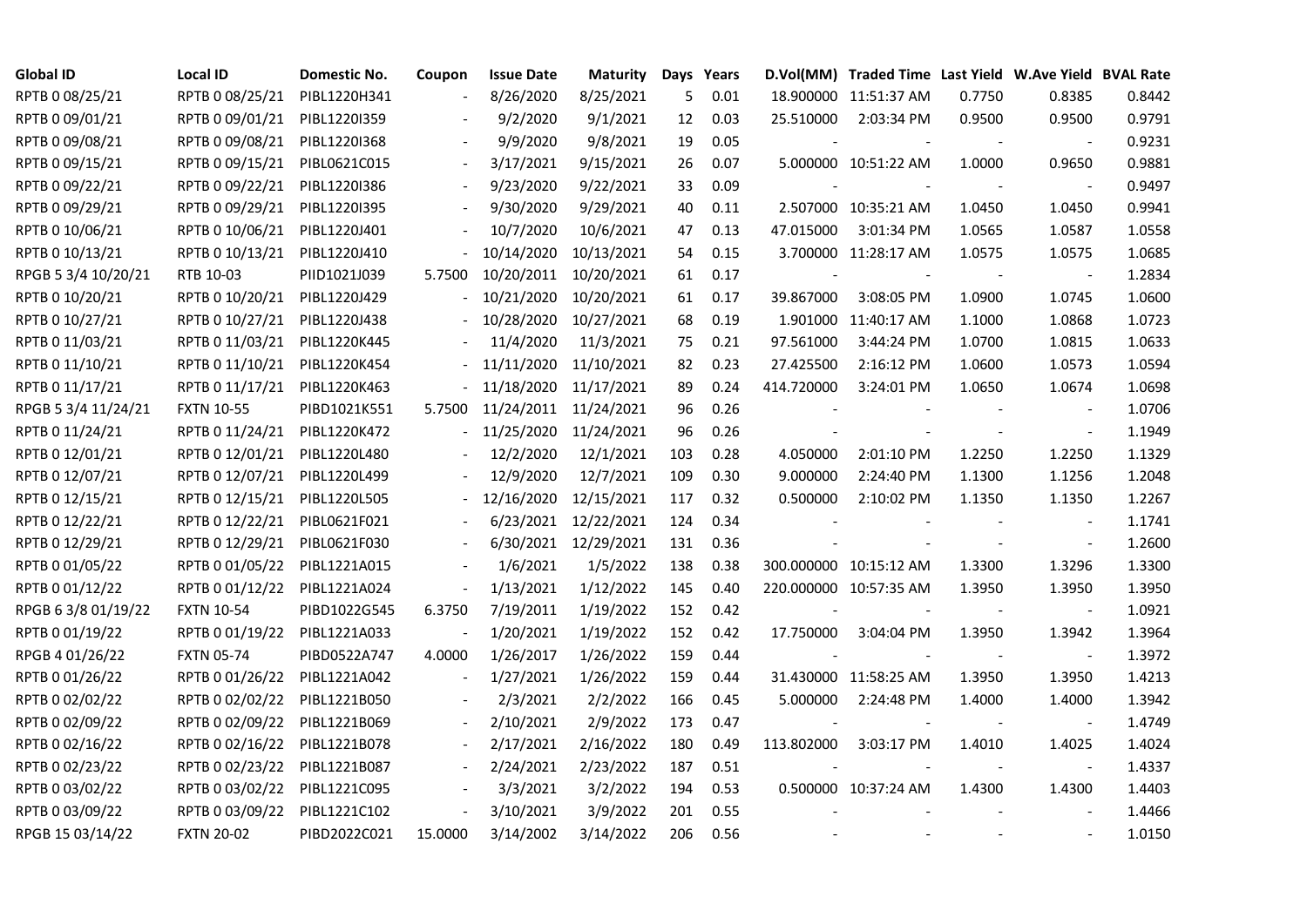| <b>Global ID</b>     | <b>Local ID</b>   | Domestic No. | Coupon                   | <b>Issue Date</b> | <b>Maturity</b> |     | Days Years |           | D.Vol(MM) Traded Time Last Yield W.Ave Yield BVAL Rate |        |                          |        |
|----------------------|-------------------|--------------|--------------------------|-------------------|-----------------|-----|------------|-----------|--------------------------------------------------------|--------|--------------------------|--------|
| RPTB 0 03/16/22      | RPTB 0 03/16/22   | PIBL1221C111 |                          | 3/17/2021         | 3/16/2022       | 208 | 0.57       |           |                                                        |        |                          | 1.4529 |
| RPTB 0 03/23/22      | RPTB 0 03/23/22   | PIBL1221C120 |                          | 3/24/2021         | 3/23/2022       | 215 | 0.59       | 3.000000  | 3:45:59 PM                                             | 1.4500 | 1.4500                   | 1.4592 |
| RPTB 0 03/30/22      | RPTB 0 03/30/22   | PIBL1221C139 |                          | 3/31/2021         | 3/30/2022       | 222 | 0.61       |           |                                                        |        |                          | 1.4710 |
| RPTB 0 04/06/22      | RPTB 0 04/06/22   | PIBL1221D147 | $\overline{\phantom{a}}$ | 4/7/2021          | 4/6/2022        | 229 | 0.63       |           |                                                        |        | $\overline{a}$           | 1.4683 |
| RPTB 0 04/13/22      | RPTB 0 04/13/22   | PIBL1221D156 |                          | 4/14/2021         | 4/13/2022       | 236 | 0.65       |           |                                                        |        |                          | 1.4631 |
| RPTB 0 04/20/22      | RPTB 0 04/20/22   | PIBL1221D165 |                          | 4/21/2021         | 4/20/2022       | 243 | 0.67       |           |                                                        |        | $\blacksquare$           | 1.4000 |
| RPTB 0 04/27/22      | RPTB 0 04/27/22   | PIBL1221D174 |                          | 4/28/2021         | 4/27/2022       | 250 | 0.68       |           |                                                        |        | $\overline{\phantom{a}}$ | 1.4955 |
| RPTB 0 05/04/22      | RPTB 0 05/04/22   | PIBL1221E182 |                          | 5/5/2021          | 5/4/2022        | 257 | 0.70       |           |                                                        |        |                          | 1.4941 |
| RPTB 0 05/11/22      | RPTB 0 05/11/22   | PIBL1221E191 |                          | 5/12/2021         | 5/11/2022       | 264 | 0.72       |           |                                                        |        |                          | 1.5064 |
| RPTB 0 05/18/22      | RPTB 0 05/18/22   | PIBL1221E208 |                          | 5/19/2021         | 5/18/2022       | 271 | 0.74       |           |                                                        |        | $\overline{\phantom{a}}$ | 1.5097 |
| RPTB 0 05/25/22      | RPTB 0 05/25/22   | PIBL1221E217 | $\blacksquare$           | 5/26/2021         | 5/25/2022       | 278 | 0.76       | 3.340000  | 2:10:34 PM                                             | 1.5500 | 1.5500                   | 1.5359 |
| RPTB 0 06/01/22      | RPTB 0 06/01/22   | PIBL1221F225 |                          | 6/2/2021          | 6/1/2022        | 285 | 0.78       |           |                                                        |        | $\blacksquare$           | 1.5351 |
| RPTB 0 06/08/22      | RPTB 0 06/08/22   | PIBL1221F234 |                          | 6/9/2021          | 6/8/2022        | 292 | 0.80       |           |                                                        |        |                          | 1.5426 |
| RPTB 0 06/15/22      | RPTB 0 06/15/22   | PIBL1221F243 | $\overline{\phantom{a}}$ | 6/16/2021         | 6/15/2022       | 299 | 0.82       |           |                                                        |        |                          | 1.5416 |
| RPTB 0 06/22/22      | RPTB 0 06/22/22   | PIBL1221F252 |                          | 6/23/2021         | 6/22/2022       | 306 | 0.84       |           |                                                        |        | $\blacksquare$           | 1.5539 |
| RPTB 0 06/29/22      | RPTB 0 06/29/22   | PIBL1221F261 |                          | 6/30/2021         | 6/29/2022       | 313 | 0.86       |           |                                                        |        |                          | 1.5728 |
| RPGB 4 3/4 07/04/22  | <b>FXTN 03-24</b> | PIBD0322G247 | 4.7500                   | 7/4/2019          | 7/4/2022        | 318 | 0.87       |           |                                                        |        | $\overline{\phantom{a}}$ | 1.4500 |
| RPTB 0 07/06/22      | RPTB 0 07/06/22   | PIBL1221G279 | $\blacksquare$           | 7/7/2021          | 7/6/2022        | 320 | 0.88       |           |                                                        |        | $\blacksquare$           | 1.5604 |
| RPTB 0 07/13/22      | RPTB 0 07/13/22   | PIBL1221G288 | $\blacksquare$           | 7/14/2021         | 7/13/2022       | 327 | 0.90       |           |                                                        |        |                          | 1.5950 |
| RPTB 0 07/20/22      | RPTB 0 07/20/22   | PIBL1221G297 | $\blacksquare$           | 7/21/2021         | 7/20/2022       | 334 | 0.91       |           |                                                        |        |                          | 1.6000 |
| RPTB 0 07/27/22      | RPTB 0 07/27/22   | PIBL1221G304 | $\blacksquare$           | 7/28/2021         | 7/27/2022       | 341 | 0.93       |           | 93.538000 11:14:44 AM                                  | 1.5950 | 1.5923                   | 1.5947 |
| RPGB 4 7/8 08/02/22  | <b>FXTN 10-56</b> | PIBD1022H562 | 4.8750                   | 8/2/2012          | 8/2/2022        | 347 | 0.95       |           |                                                        |        | $\blacksquare$           | 1.5410 |
| RPTB 0 08/03/22      | RPTB 0 08/03/22   | PIBL1221H312 |                          | 8/4/2021          | 8/3/2022        | 348 | 0.95       |           | 21.950000 11:07:21 AM                                  | 1.6000 | 1.6000                   | 1.6011 |
| RPTB 0 08/10/22      | RPTB 0 08/10/22   | PIBL1221H321 | $\overline{\phantom{a}}$ | 8/11/2021         | 8/10/2022       | 355 | 0.97       |           |                                                        |        | $\blacksquare$           | 1.6000 |
| RPTB 0 08/17/22      | RPTB 0 08/17/22   | PIBL1221H330 | $\overline{\phantom{a}}$ | 8/18/2021         | 8/17/2022       | 362 | 0.99       | 64.332000 | 3:33:39 PM                                             | 1.5850 | 1.5938                   | 1.5812 |
| RPGB 4 3/4 09/13/22  | <b>FXTN 10-57</b> | PIBD1022I570 | 4.7500                   | 9/13/2012         | 9/13/2022       | 389 | 1.07       |           |                                                        |        | $\overline{\phantom{a}}$ | 1.5842 |
| RPGB 12 3/4 10/17/22 | <b>FXTN 20-03</b> | PIBD2022J033 | 12.7500                  | 10/17/2002        | 10/17/2022      | 423 | 1.16       |           |                                                        |        | $\blacksquare$           | 1.6184 |
| RPGB 4 5/8 12/04/22  | RTB 05-11         | PIID0522L114 | 4.6250                   | 12/4/2017         | 12/4/2022       | 471 | 1.29       |           | 10.000000 11:23:35 AM                                  | 1.6900 | 1.6900                   | 1.9633 |
| RPGB 4 12/06/22      | <b>FXTN 10-58</b> | PIBD1022L585 | 4.0000                   | 12/6/2012         | 12/6/2022       | 473 | 1.30       |           |                                                        |        | $\overline{\phantom{a}}$ | 1.6388 |
| RPGB 4 3/8 02/11/23  | RTB 03-10         | PIID0323B101 | 4.3750                   | 2/11/2020         | 2/11/2023       | 540 | 1.48       | 81.300000 | 2:51:33 PM                                             | 1.7450 | 1.7062                   | 1.7084 |
| RPGB 13 02/20/23     | <b>FXTN 20-04</b> | PIBD2023B048 | 13.0000                  | 2/20/2003         | 2/20/2023       | 549 | 1.50       |           |                                                        |        | $\overline{\phantom{a}}$ | 1.7450 |
| RPGB 5 1/2 03/08/23  | <b>FXTN 05-75</b> | PIBD0523C752 | 5.5000                   | 3/8/2018          | 3/8/2023        | 565 | 1.55       |           | 1.000000 11:14:05 AM                                   | 1.7500 | 1.7500                   | 1.7152 |
| RPGB 3 1/2 04/21/23  | <b>FXTN 07-58</b> | PIBD0723D588 | 3.5000                   | 4/21/2016         | 4/21/2023       | 609 | 1.67       | 50.020000 | 3:11:07 PM                                             | 1.7125 | 1.7125                   | 1.7059 |
| RPGB 11 7/8 05/29/23 | <b>FXTN 20-05</b> | PIBD2023E054 | 11.8750                  | 5/29/2003         | 5/29/2023       | 647 | 1.77       |           |                                                        |        |                          | 1.8435 |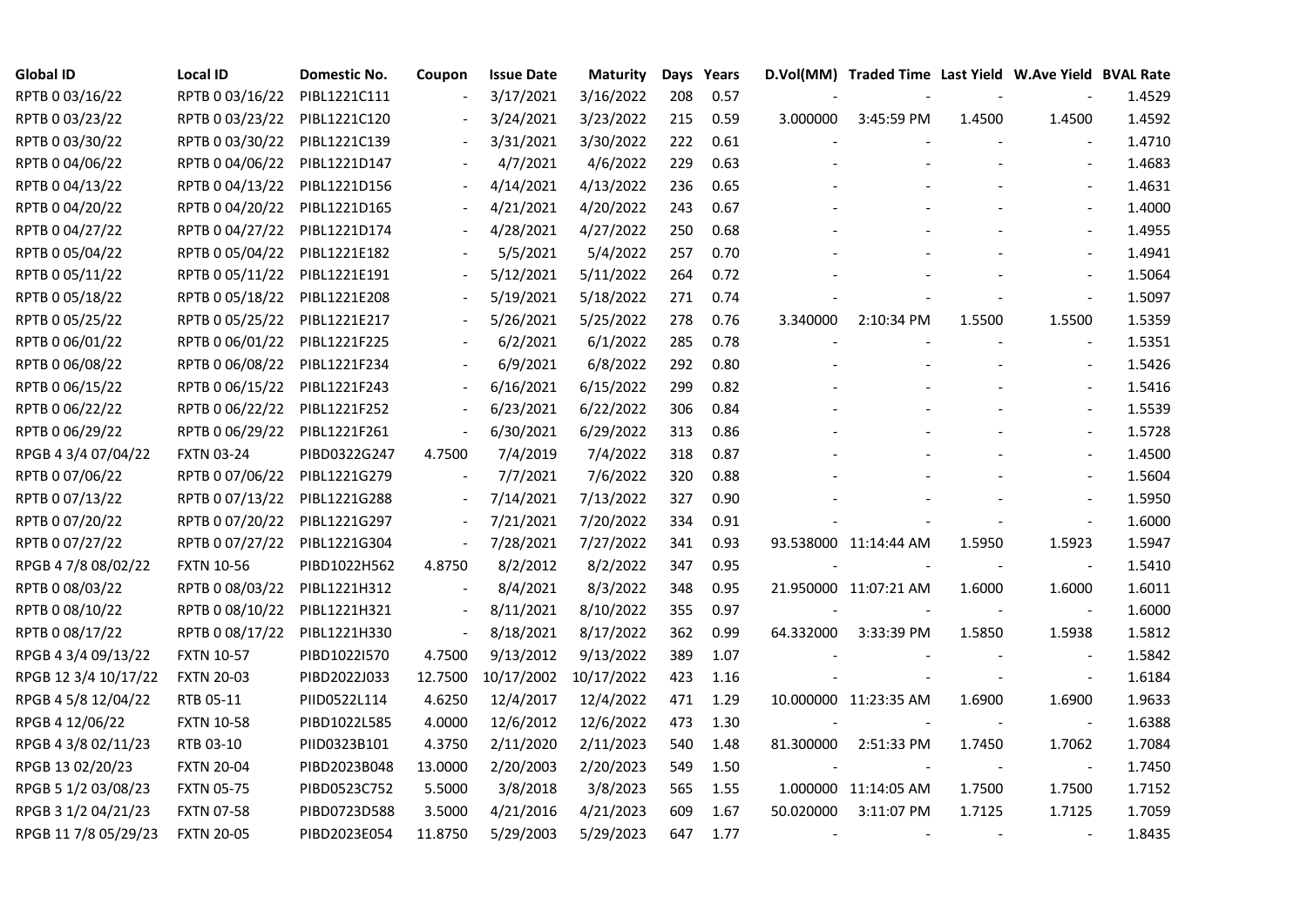| <b>Global ID</b>     | <b>Local ID</b>   | Domestic No. | Coupon  | <b>Issue Date</b> | <b>Maturity</b>  |     | Days Years |                          | D.Vol(MM) Traded Time Last Yield W.Ave Yield BVAL Rate |        |                          |        |
|----------------------|-------------------|--------------|---------|-------------------|------------------|-----|------------|--------------------------|--------------------------------------------------------|--------|--------------------------|--------|
| RPGB 3 1/4 08/15/23  | RTB 10-04         | PIID1023H046 | 3.2500  | 8/15/2013         | 8/15/2023        | 725 | 1.99       | 8.065000                 | 3:44:40 PM                                             | 2.1000 | 2.0762                   | 1.9786 |
| RPGB 2 3/8 09/10/23  | <b>FXTN 03-25</b> | PIBD0323I252 | 2.3750  | 9/10/2020         | 9/10/2023        | 751 | 2.06       |                          | 45.000000 11:26:14 AM                                  | 2.0500 | 1.9489                   | 1.9980 |
| RPGB 11 3/8 10/23/23 | <b>FXTN 20-06</b> | PIBD2023J068 | 11.3750 | 10/23/2003        | 10/23/2023       | 794 | 2.17       |                          |                                                        | $\sim$ | $\overline{\phantom{a}}$ | 1.9852 |
| RPGB 2 3/8 03/09/24  | RTB 03-11         | PIID0324C115 | 2.3750  | 3/9/2021          | 3/9/2024         | 932 | 2.55       | 833.173000               | 3:38:24 PM                                             | 2.1925 | 2.1938                   | 2.2026 |
| RPGB 6 1/4 03/12/24  | RTB 05-12         | PIID0524C129 | 6.2500  | 3/12/2019         | 3/12/2024        | 935 | 2.56       |                          | 20.500000 10:36:03 AM                                  | 2.2000 | 2.2005                   | 2.1821 |
| RPGB 4 1/2 04/20/24  | <b>FXTN 07-59</b> | PIBD0724D595 | 4.5000  | 4/20/2017         | 4/20/2024        | 974 | 2.67       |                          |                                                        |        | $\blacksquare$           | 2.1551 |
| RPGB 12 3/8 06/03/24 | <b>FXTN 20-07</b> | PIBD2024F075 | 12.3750 | 6/3/2004          | 6/3/2024 1,018   |     | 2.79       |                          |                                                        |        | $\blacksquare$           | 2.1961 |
| RPGB 12 7/8 08/05/24 | <b>FXTN 20-08</b> | PIBD2024H086 | 12.8750 | 8/5/2004          | 8/5/2024 1,081   |     | 2.96       |                          |                                                        |        | $\sim$                   | 2.2551 |
| RPGB 4 1/8 08/20/24  | <b>FXTN 10-59</b> | PIBD1024H595 | 4.1250  | 8/20/2014         | 8/20/2024 1,096  |     | 3.00       |                          |                                                        |        |                          | 2.2922 |
| RPGB 4 1/4 10/17/24  | <b>FXTN 05-76</b> | PIBD0524J762 | 4.2500  | 10/17/2019        | 10/17/2024 1,154 |     | 3.16       |                          | 0.010000 11:49:47 AM                                   | 2.3500 | 2.3500                   | 2.3398 |
| RPGB 13 3/4 11/11/24 | <b>FXTN 20-09</b> | PIBD2024K091 | 13.7500 | 11/11/2004        | 11/11/2024 1,179 |     | 3.23       |                          |                                                        |        | $\blacksquare$           | 2.3472 |
| RPGB 5 3/4 04/12/25  | FXTN 07-61        | PIBD0725D618 | 5.7500  | 4/12/2018         | 4/12/2025 1,331  |     | 3.64       |                          |                                                        |        | $\sim$                   | 2.5041 |
| RPGB 12 1/8 04/14/25 | <b>FXTN 20-10</b> | PIBD2025D103 | 12.1250 | 4/14/2005         | 4/14/2025 1,333  |     | 3.65       |                          |                                                        |        | $\omega$                 | 2.4920 |
| RPGB 2 5/8 08/12/25  | RTB 05-13         | PIID0525H130 | 2.6250  | 8/12/2020         | 8/12/2025 1,453  |     | 3.98       | 140.000000               | 3:34:26 PM                                             | 2.5875 | 2.5875                   | 2.5846 |
| RPGB 3 5/8 09/09/25  | <b>FXTN 10-60</b> | PIBD10251608 | 3.6250  | 9/9/2015          | 9/9/2025 1,481   |     | 4.06       | 4.060000                 | 3:33:12 PM                                             | 2.5900 | 2.5900                   | 2.5951 |
| RPGB 12 1/8 10/20/25 | <b>FXTN 20-11</b> | PIBD2025J116 | 12.1250 | 10/20/2005        | 10/20/2025 1,522 |     | 4.17       |                          |                                                        |        |                          | 2.6708 |
| RPGB 18 1/4 11/29/25 | <b>FXTN 25-01</b> | PIBD2525K015 | 18.2500 | 11/29/2000        | 11/29/2025 1,562 |     | 4.28       |                          |                                                        |        | $\overline{\phantom{a}}$ | 2.7091 |
| RPGB 10 1/4 01/19/26 | <b>FXTN 20-12</b> | PIBD2026A122 | 10.2500 | 1/19/2006         | 1/19/2026 1,613  |     | 4.42       |                          |                                                        |        | $\blacksquare$           | 2.7579 |
| RPGB 6 1/4 02/14/26  | <b>FXTN 07-62</b> | PIBD0726B627 | 6.2500  | 2/14/2019         | 2/14/2026 1,639  |     | 4.49       |                          |                                                        |        | $\blacksquare$           | 2.5539 |
| RPGB 3 3/8 04/08/26  | <b>FXTN 05-77</b> | PIBD0526D772 | 3.3750  | 4/8/2021          | 4/8/2026 1,692   |     | 4.63       |                          | 18.325000 11:45:41 AM                                  | 2.6750 | 2.6750                   | 2.7000 |
| RPGB 3 1/2 09/20/26  | RTB 10-05         | PIID1026I057 | 3.5000  | 9/20/2016         | 9/20/2026 1,857  |     | 5.08       |                          |                                                        |        | $\overline{\phantom{a}}$ | 2.9830 |
| RPGB 6 1/4 10/20/26  | RTB 15-01         | PIID1526J019 | 6.2500  | 10/20/2011        | 10/20/2026 1,887 |     | 5.17       |                          |                                                        |        | $\sim$                   | 3.0186 |
| RPGB 8 12/07/26      | <b>FXTN 20-13</b> | PIBD2026L139 | 8.0000  | 12/7/2006         | 12/7/2026 1,935  |     | 5.30       |                          |                                                        |        | $\overline{a}$           | 3.0612 |
| RPGB 5 3/8 03/01/27  | RTB 15-02         | PIID1527C023 | 5.3750  | 3/1/2012          | 3/1/2027 2,019   |     | 5.53       |                          |                                                        |        | $\blacksquare$           | 3.1378 |
| RPGB 4 3/4 05/04/27  | <b>FXTN 10-61</b> | PIBD1027E617 | 4.7500  | 5/4/2017          | 5/4/2027 2,083   |     | 5.70       | 26.900000                | 3:07:43 PM                                             | 3.1200 | 3.0862                   | 3.1249 |
| RPGB 8 5/8 09/06/27  | <b>FXTN 20-14</b> | PIBD2027I140 | 8.6250  | 9/6/2007          | 9/6/2027 2,208   |     | 6.05       |                          |                                                        |        | $\blacksquare$           | 3.3083 |
| RPGB 6 1/4 03/22/28  | <b>FXTN 10-63</b> | PIBD1028C635 | 6.2500  | 3/22/2018         | 3/22/2028 2,406  |     | 6.59       |                          |                                                        |        | $\blacksquare$           | 3.5490 |
| RPGB 3 5/8 04/22/28  | <b>FXTN 07-64</b> | PIBD0728D649 | 3.6250  | 4/22/2021         | 4/22/2028 2,437  |     | 6.67       | 753.170000               | 3:52:37 PM                                             | 3.7100 | 3.7116                   | 3.7135 |
| RPGB 3 3/4 08/12/28  | <b>FXTN 07-65</b> | PIBD0728H654 | 3.7500  | 8/12/2021         | 8/12/2028 2,549  |     | 6.98       | 1066.950000              | 3:51:34 PM                                             | 3.7700 | 3.7700                   | 3.7730 |
| RPGB 9 1/2 12/04/28  | <b>FXTN 20-15</b> | PIBD2028L151 | 9.5000  | 12/4/2008         | 12/4/2028 2,663  |     | 7.29       |                          |                                                        |        |                          | 3.6242 |
| RPGB 67/8 01/10/29   | <b>FXTN 10-64</b> | PIBD1029A644 | 6.8750  | 1/10/2019         | 1/10/2029 2,700  |     | 7.39       | 19.000000                | 3:49:29 PM                                             | 3.8900 | 3.8789                   | 3.6927 |
| RPGB 8 3/4 05/27/30  | <b>FXTN 20-16</b> | PIBD2030E166 | 8.7500  | 5/27/2010         | 5/27/2030 3,202  |     | 8.77       |                          |                                                        | $\sim$ | $\overline{\phantom{a}}$ | 3.9334 |
| RPGB 2 7/8 07/09/30  | <b>FXTN 10-65</b> | PIBD1030G655 | 2.8750  | 7/9/2020          | 7/9/2030 3,245   |     | 8.88       | 50.050000                | 3:24:57 PM                                             | 3.8800 | 3.8801                   | 3.8800 |
| RPGB 12 1/2 07/28/30 | <b>FXTN 25-02</b> | PIBD2530G029 | 12.5000 | 7/28/2005         | 7/28/2030 3,264  |     | 8.94       | $\overline{\phantom{a}}$ |                                                        |        | $\blacksquare$           | 3.9615 |